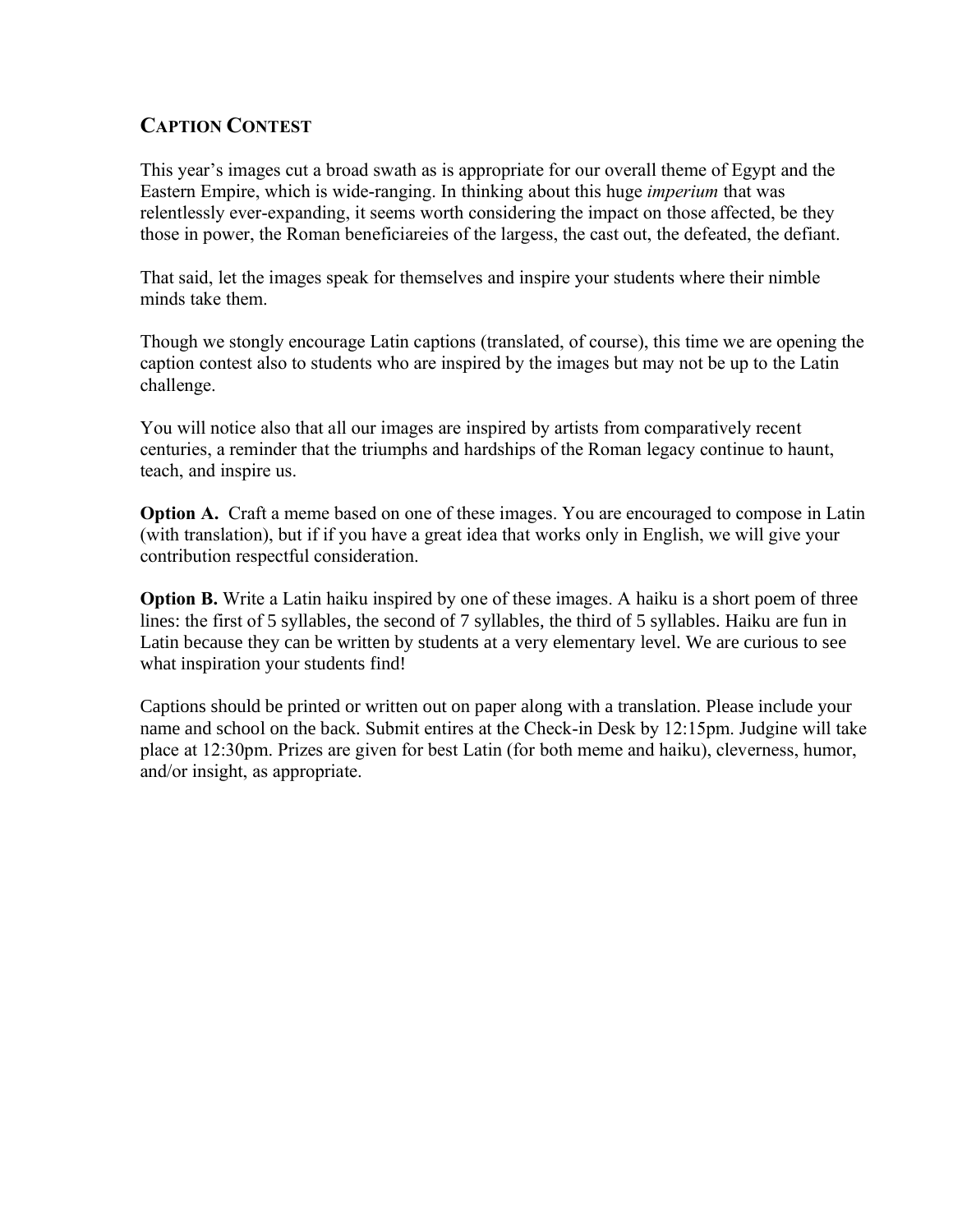

Detail of *The Triumph of Aemilius* Paulus (Carle Vernet, 1789)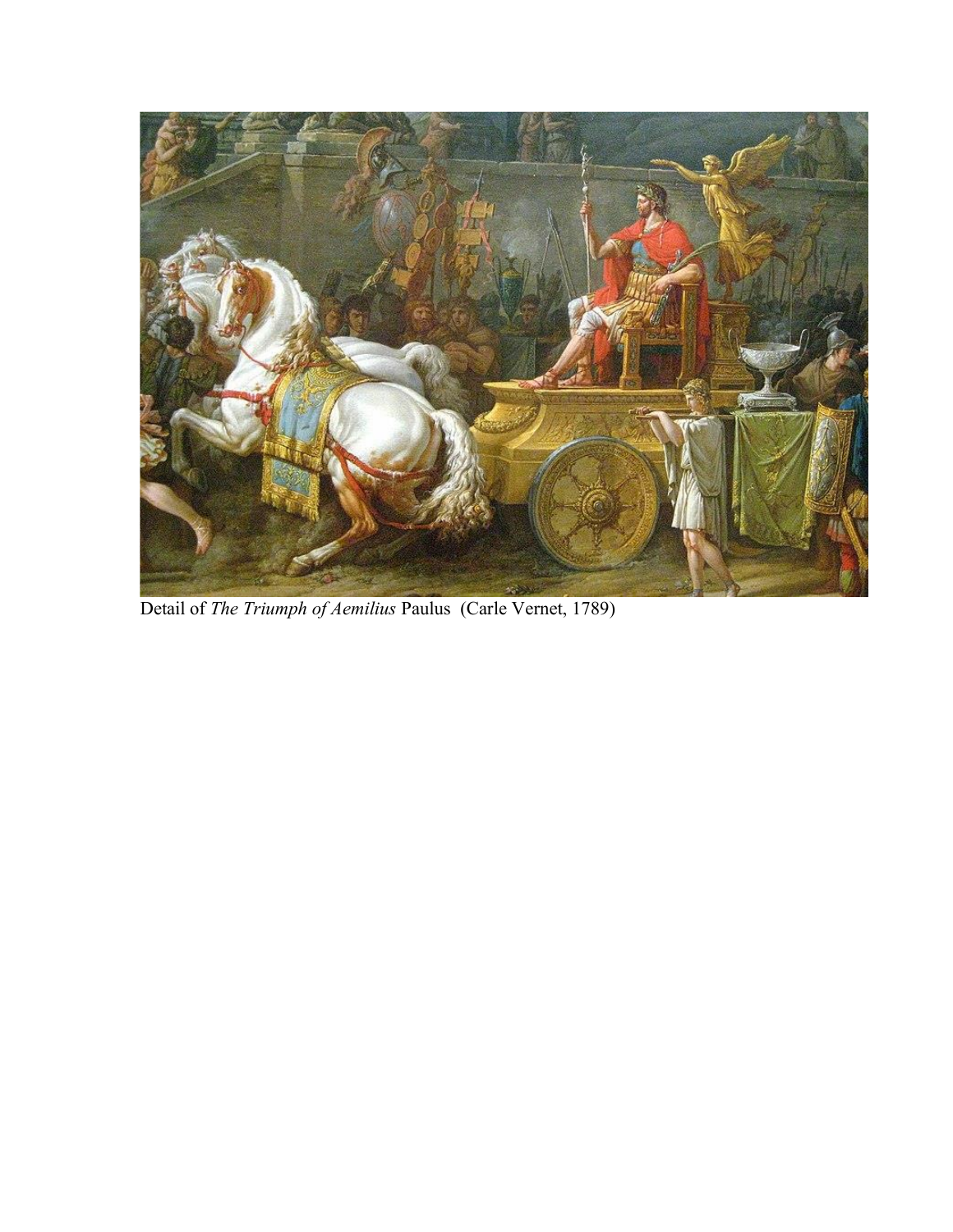

*Cleopatra* (Waterhouse, 1888)



*Avernus* (Wilson, c. 1765)